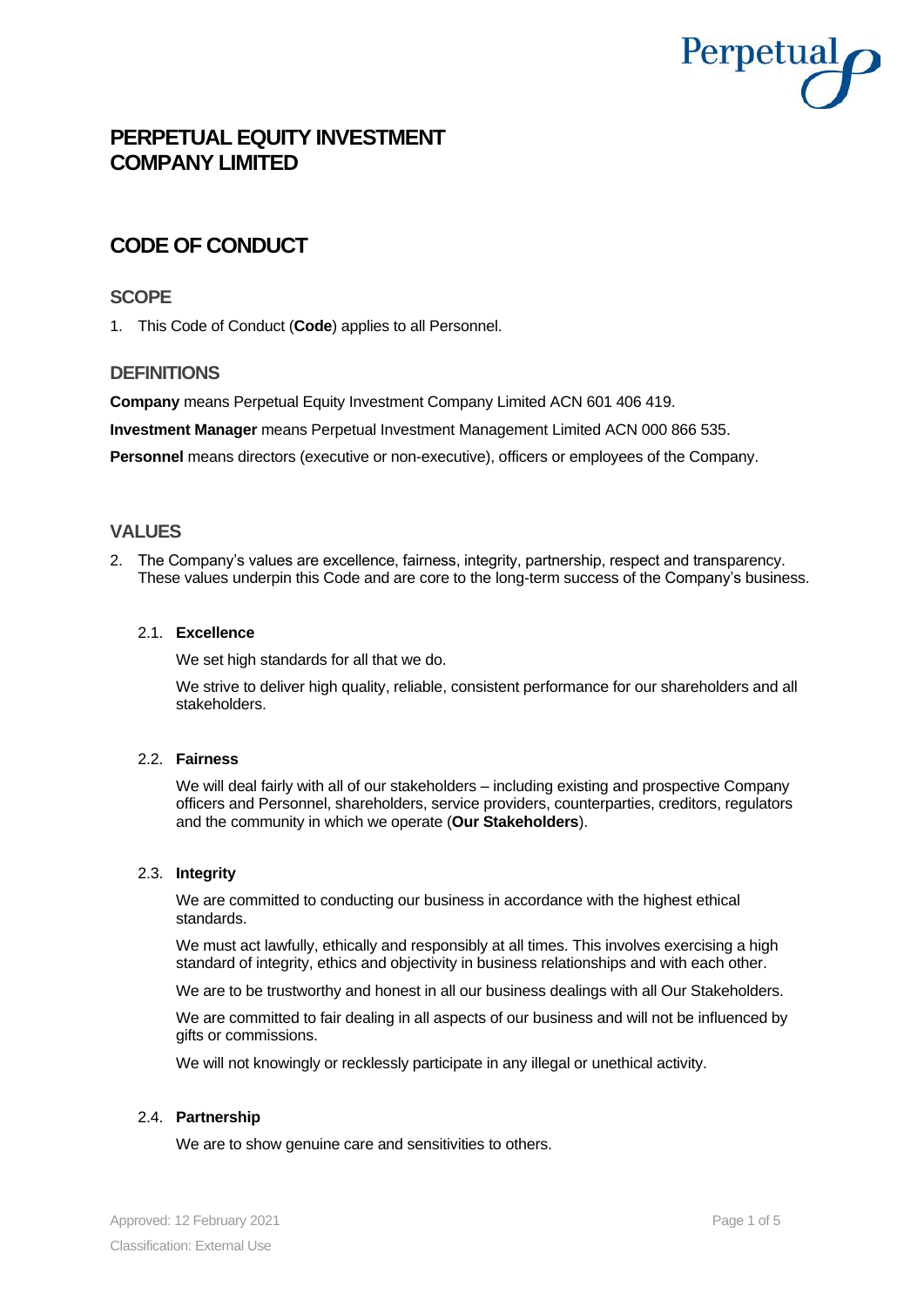Subject to our legal obligations (eg confidentiality and privacy), we are to share knowledge and expertise with each other.

We are to operate in a collaborative manner engaging others in idea generation and decision making.

#### 2.5. **Respect**

We will respect the legitimate interests of Our Stakeholders and be pro-active in developing strategies and communication protocols for managing competing interests.

We will promote trust and confidence in business relationships for the creation of sustainable value.

#### 2.6. **Transparency**

In addition to our obligations under the law, we strive to communicate accurate, insightful, and timely information of value to Our Stakeholders through active public relations and public dialogue.

We endeavour to build positive relationships with Our Stakeholders through clear, concise, effective and timely communication.

We strive to enhance the transparency of our management and actively incorporate management -checks conducted by independent parties.

Through our work, we endeavour to meet the expectations of Our Stakeholders, especially our shareholders and Company Personnel.

## **PURPOSE**

- 3. The Company is committed to complying with all applicable laws and regulations and to delivering strong returns and shareholder value while also promoting shareholder and general market confidence in the Company. The Company is also committed to acting ethically and responsibly in its dealings with third parties. The Code is designed to set out the practices which are necessary to maintain confidence in the Company's integrity.
- 4. The objectives of the Code are to ensure that:
	- 4.1. high standards of corporate and individual behaviour are observed by all Personnel;
	- 4.2. all Personnel are aware of their responsibilities to the Company; and
	- 4.3. all persons dealing with the Company, whether it be Personnel, shareholders, suppliers, clients or competitors, can be guided by the stated values and practices of the Company.
- 5. The Company is committed to complying with this Code and intends that all Personnel comply with it. All Personnel should comply with both the spirit as well as the letter of all laws which apply to the Company and the principles of this Code. Further, all Personnel should always use due care and diligence when fulfilling their role or representing the Company and should not engage in any conduct likely to bring discredit upon the Company.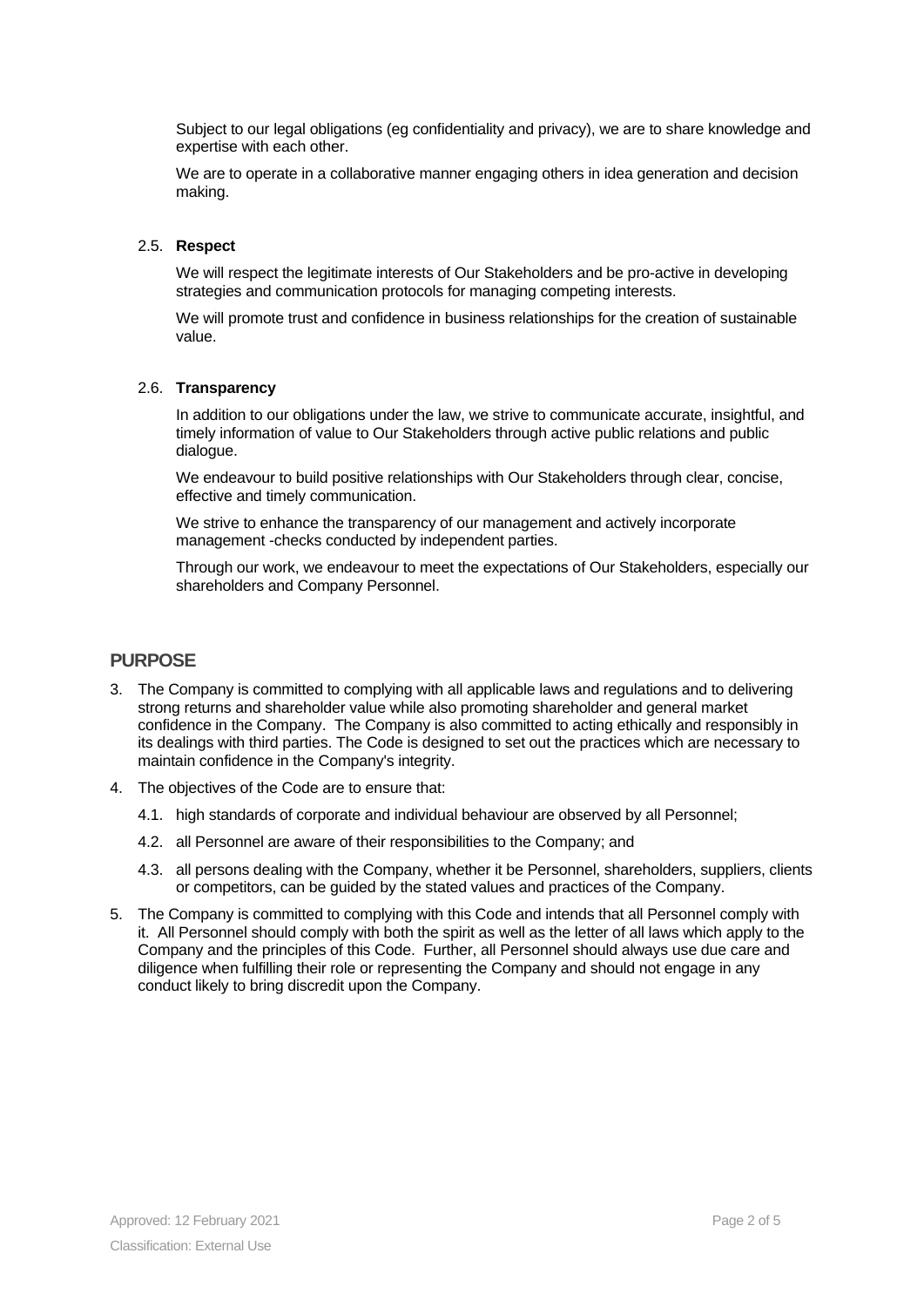# **CONDUCT EXPECTED OF PERSONNEL**

6. All Personnel should:

#### **CONFLICTS OF INTEREST**

- 6.1. act honestly, with high standards of personal integrity and in good faith at all times and in a manner which is in the best interests of the Company as a whole;
- 6.2. conduct their personal activities in a manner that is lawful and appropriately manages (including, where necessary avoids) possible, actual or perceived conflicts of interest between their personal interests and those of the Company and between their duties to third parties and their duties to the Company. Where there is a conflict, the person should report that conflict to the Company Secretary;
- 6.3. Personnel should excuse themselves from any decision-making process where they have an interest that may influence, or may be perceived as influencing, their ability to make an objective decision in the best interests of the Company. Access to relevant Company information may be restricted in that case;

#### **CORPORATE OPPORTUNITIES**

- 6.4. not take advantage of the Company's property or information, their position, or opportunities arising from these, for personal gain or to compete with or otherwise cause detriment to the Company;
- 6.5. not accept bribes, inducements, commissions, or misuse Company assets and resources (see further the Company's policy on anti-bribery and corruption below);
- 6.6. not enter into any arrangement or participate in any activity that would conflict with the Company's best interests or that would be likely to negatively affect the Company's reputation;

#### **CONFIDENTIALITY**

- 6.7. restrict the use of non-public information (whether specific to the Company or entrusted to it by others) except where disclosure is authorised or legally required;
- 6.8. not make improper use of any information acquired by virtue of their association with the Company, including the use of that information for personal gain or the gain of another party or in breach of a person's privacy;

#### **TRADING IN SECURITIES**

6.9. ensure that all trading in securities, including trading in securities of the Company, is in accordance with the Company's Securities Trading Policy. The purpose of the Securities Trading Policy is to ensure compliance with the law and to minimise the scope for misunderstandings or suspicions regarding Personnel trading in securities while in possession of non-public price sensitive information;

#### **RESPONSIBILITIES TO KEY STAKEHOLDERS**

6.10. aim to deal with shareholders, clients, suppliers, competitors and other Personnel in a manner that is lawful, diligent and fair and with honesty, integrity and respect;

#### **PROTECTION AND PROPER USE OF THE COMPANY'S ASSETS**

6.11. ensure that the Company's assets are protected and only used for authorised and legitimate business purposes;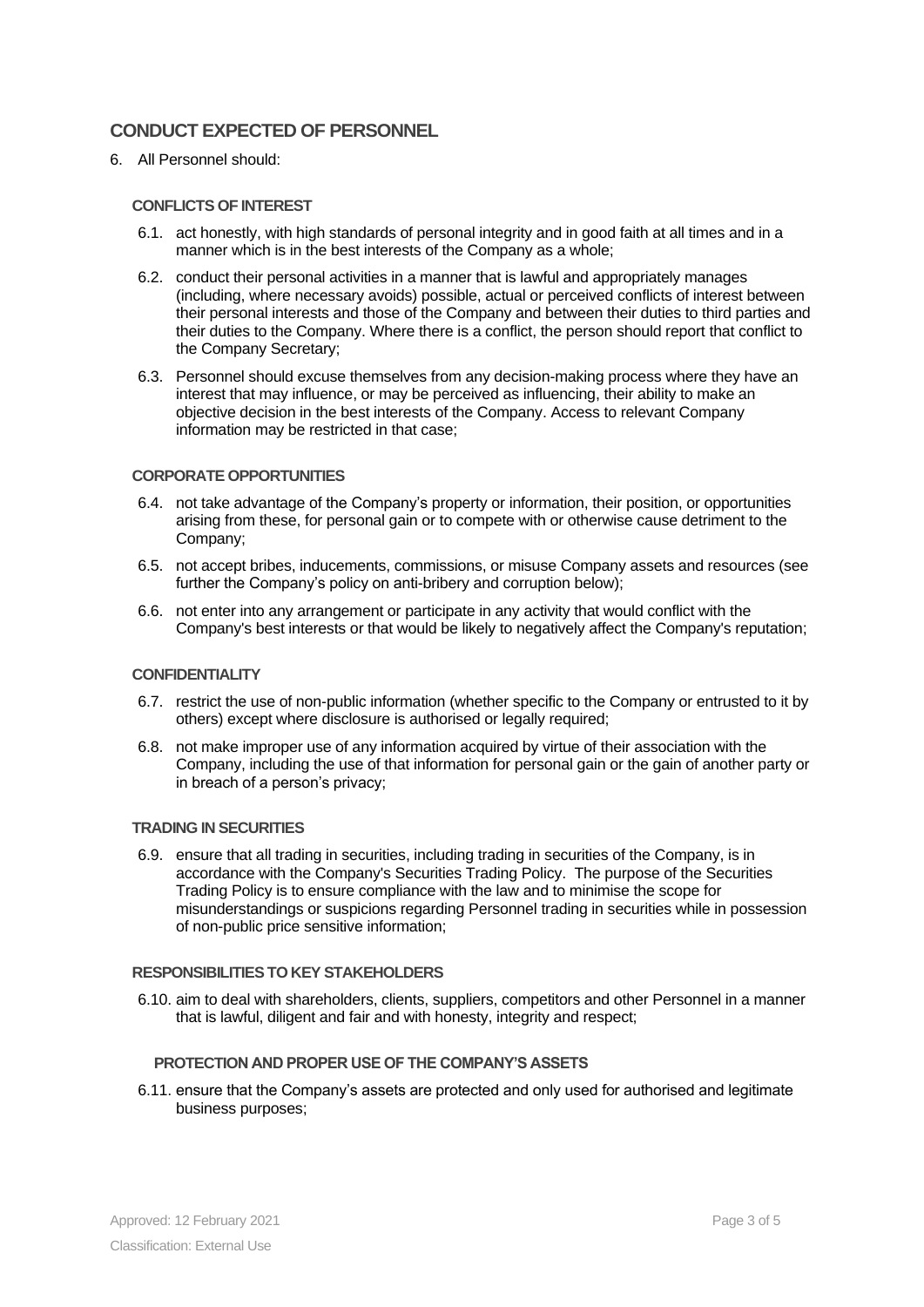### **COMPLIANCE WITH LAWS AND REGULATIONS**

- 6.12. use all reasonable endeavours to comply with laws and regulations that apply to the Company and its operations;
- 6.13. use best endeavours to comply with this Code and the Company's other policies;
- 6.14. not knowingly participate in any unethical activity; and
- 6.15. report any actual or potential breaches of law, this Code or the Company's other policies to the Company Secretary under the Company's Speak Up Policy. If ever in doubt, all Personnel should seek advice immediately.

## **EMPLOYMENT PRACTICES**

7. The Company aims to provide a work environment in which all Personnel can excel taking into account the Company's Diversity Policy. The Company will from time to time maintain various policies relating to the workplace, including the Company's Diversity Policy. All Personnel should familiarise themselves with these policies and ensure that they comply with them. All Personnel must treat each other with respect and not engage in bullying, harassment or discrimination.

# **ANTI-BRIBERY AND CORRUPTION**

- 8. The Company is committed to preventing wrongdoing and the appearance of wrongdoing, and upholding high standards of ethical behaviour in all dealings. The Company prohibits giving bribes or other improper payments or benefits to public officials, including secret commissions and facilitation payments to those acting in an agency or fiduciary capacity.
- 9. All Personnel are required to exercise care in giving or accepting gifts, entertainment or hospitality. Gifts, entertainment and hospitality may only be given or received if they are occasional and of reasonable value and disclosed.
- 10. Giving or receiving unreasonable benefits may impact your reputation and the reputation of the Company, and may amount to a breach of law. Breach of laws may result in serious criminal and civil penalties for you or the Company, as well as significant reputational damage.

# **HIGH QUALITY DISCLOSURE**

- 11. The Company is committed to delivering to shareholders and the market accurate, timely and up-todate information within both the letter and spirit of the Australian Securities Exchange Listing Rules, all applicable laws and accounting standards.
- 12. The Company maintains a Continuous Disclosure Policy, which outlines the Company's market disclosure process and the roles and responsibilities of Personnel. The Company also has a Shareholder Communications Policy which explains the Company's approach to shareholder communications more generally.

### **ENCOURAGING THE REPORTING OF UNLAWFUL / UNETHICAL BEHAVIOUR**

13. The Company actively promotes and encourages ethical behaviour and protection for those who report violations under the Company's Speak Up Policy. Suspected breach of this Code of Conduct should be reported to the Company under the Speak Up Policy. Reports of unlawful or unethical conduct will be dealt with fairly and as promptly as possible.

### **COMMUNITY**

14. The Company aims to promote the safety and well-being of the communities in which it operates and to conduct its business in a way that is open and transparent to its neighbours. The Company encourages and facilitates Personnel volunteering or fund raising in support of local community organisations.